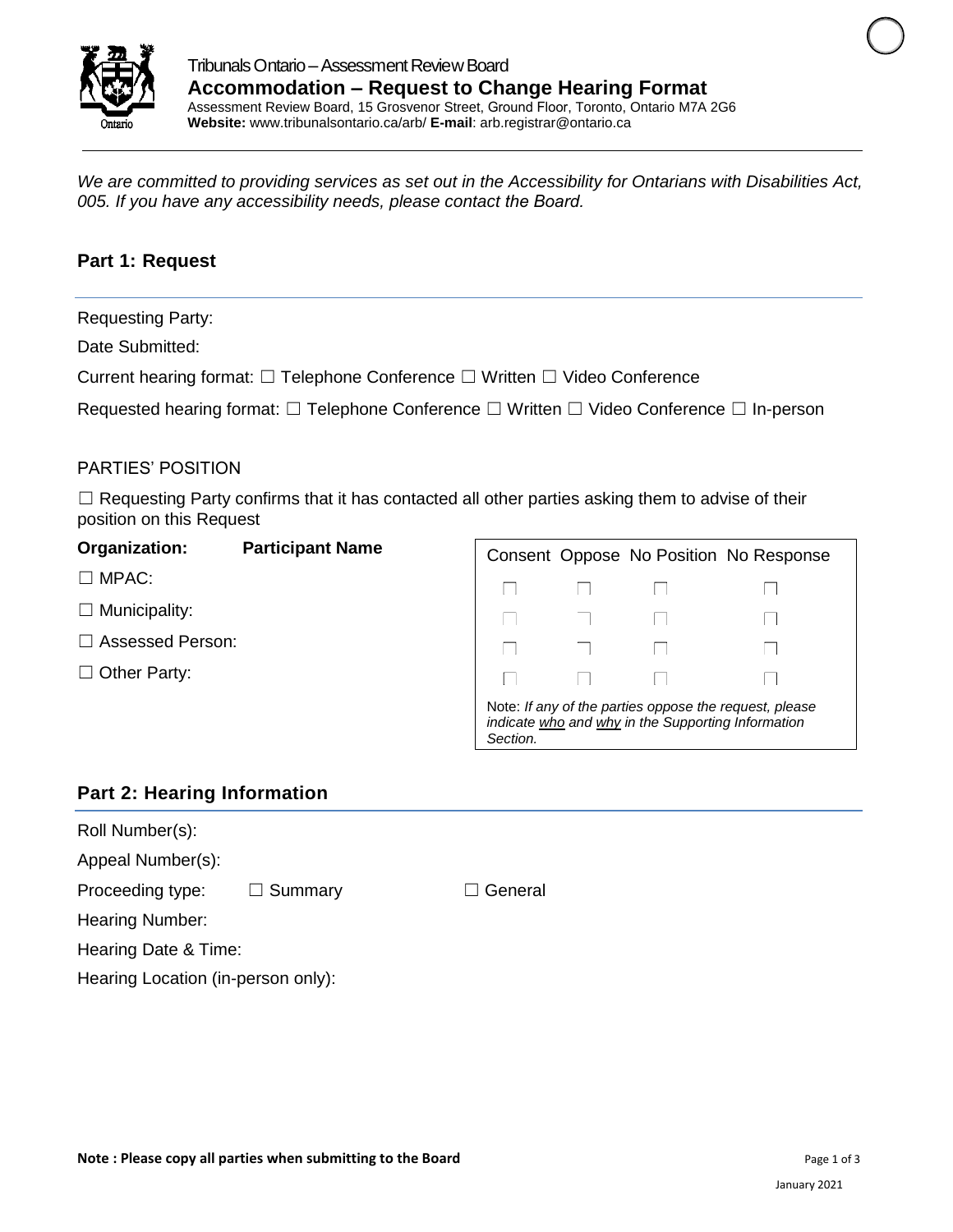

Tribunals Ontario –Assessment Review Board **Accommodation – Request to Change Hearing Format**  Assessment Review Board, 15 Grosvenor Street, Ground Floor, Toronto, Ontario M7A 2G6 **Website:** www.tribunalsontario.ca/arb/ **E-mail**: arb.registrar@ontario.ca

#### **Part 3: Submissions in support of Request**

Please select one of the following reasons for requesting the change in hearing format:

☐ Procedural Fairness/Prejudice (as set out in section 5.2(2) of the *Statutory Powers Procedure Act*), which states:

The tribunal shall not hold an electronic hearing if a party satisfies the tribunal that holding an electronic rather than an oral hearing is likely to cause the party significant prejudice.

☐ Hearing Format accommodation under the Ontario's *Human Rights Code*

Please provide your specific submissions in support of your Request: